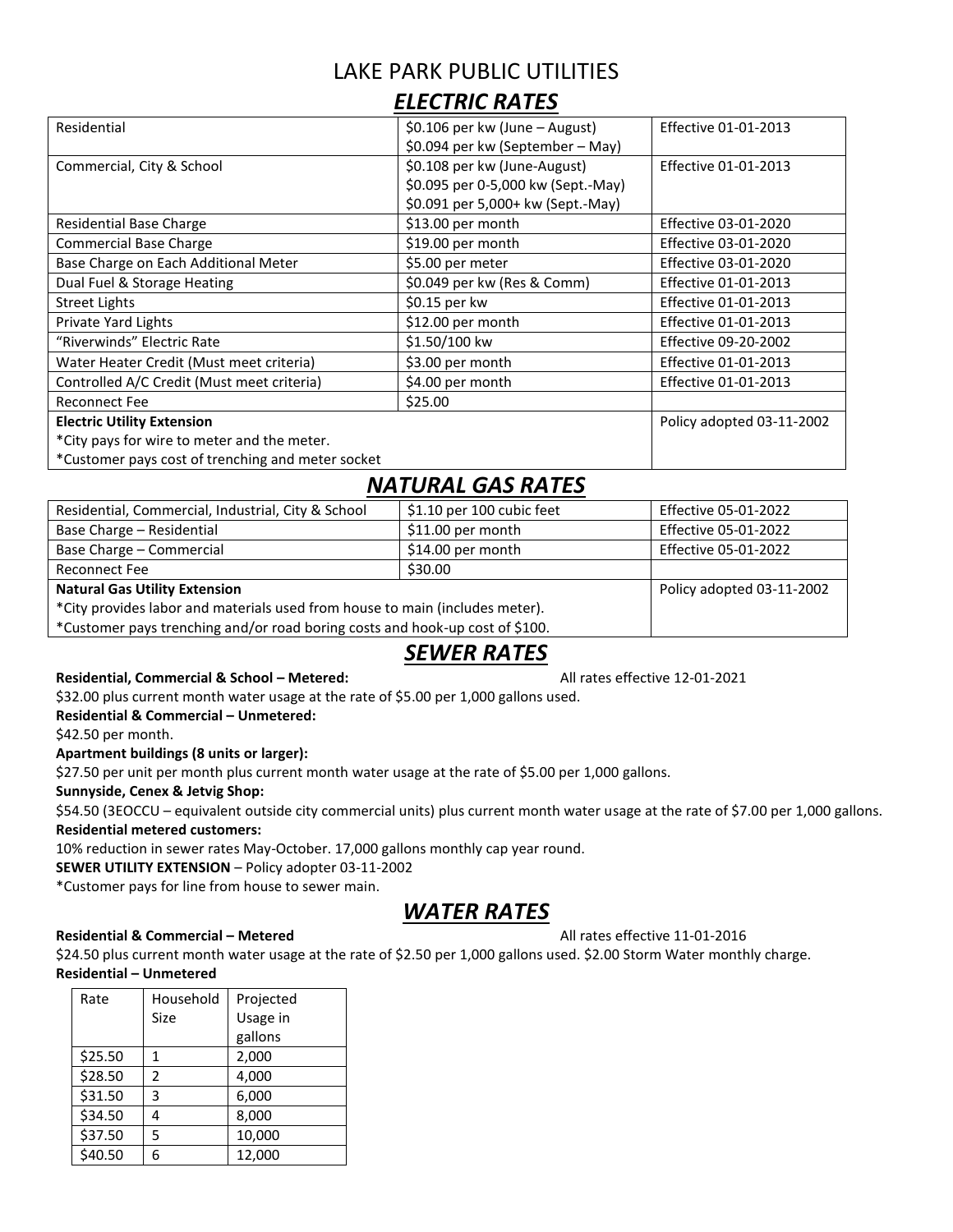| \$55.50 |  | 22,000 |
|---------|--|--------|
|---------|--|--------|

#### **Apartment buildings (8 units or larger):**

\$17.75 per unit per month plus current month water usage at the rate of \$2.50 per

1,000 gallons.

#### **School:**

\$24.50 per connection plus current month water usage at the rate of \$2.50 per 1,000 gallons.

#### **Sunnyside, Cenex & Jetvig Shop:**

\$40.75 (3 EOCCU – equivalent outside commercial units) plus current month water usage at the rate of \$4.00 per 1,000 gallons.

**WATER UTILITY EXTENSION** – Policy adopted 03-11-2002

\*Customer pays for line from house to sewer main.

# LAKE PARK PUBLIC UTILITIES *ELECTRIC RATES*

| Residential                                       | \$0.106 per kw (June - August)     | Effective 01-01-2013      |
|---------------------------------------------------|------------------------------------|---------------------------|
|                                                   | \$0.094 per kw (September - May)   |                           |
| Commercial, City & School                         | \$0.108 per kw (June-August)       | Effective 01-01-2013      |
|                                                   | \$0.095 per 0-5,000 kw (Sept.-May) |                           |
|                                                   | \$0.091 per 5,000+ kw (Sept.-May)  |                           |
| <b>Residential Base Charge</b>                    | \$13.00 per month                  | Effective 03-01-2020      |
| <b>Commercial Base Charge</b>                     | \$19.00 per month                  | Effective 03-01-2020      |
| Base Charge on Each Additional Meter              | \$5.00 per meter                   | Effective 03-01-2020      |
| Dual Fuel & Storage Heating                       | \$0.049 per kw (Res & Comm)        | Effective 01-01-2013      |
| <b>Street Lights</b>                              | \$0.15 per kw                      | Effective 01-01-2013      |
| Private Yard Lights                               | \$12.00 per month                  | Effective 01-01-2013      |
| "Riverwinds" Electric Rate                        | \$1.50/100 kw                      | Effective 09-20-2002      |
| Water Heater Credit (Must meet criteria)          | \$3.00 per month                   | Effective 01-01-2013      |
| Controlled A/C Credit (Must meet criteria)        | \$4.00 per month                   | Effective 01-01-2013      |
| \$25.00<br><b>Reconnect Fee</b>                   |                                    |                           |
| <b>Electric Utility Extension</b>                 |                                    | Policy adopted 03-11-2002 |
| *City pays for wire to meter and the meter.       |                                    |                           |
| *Customer pays cost of trenching and meter socket |                                    |                           |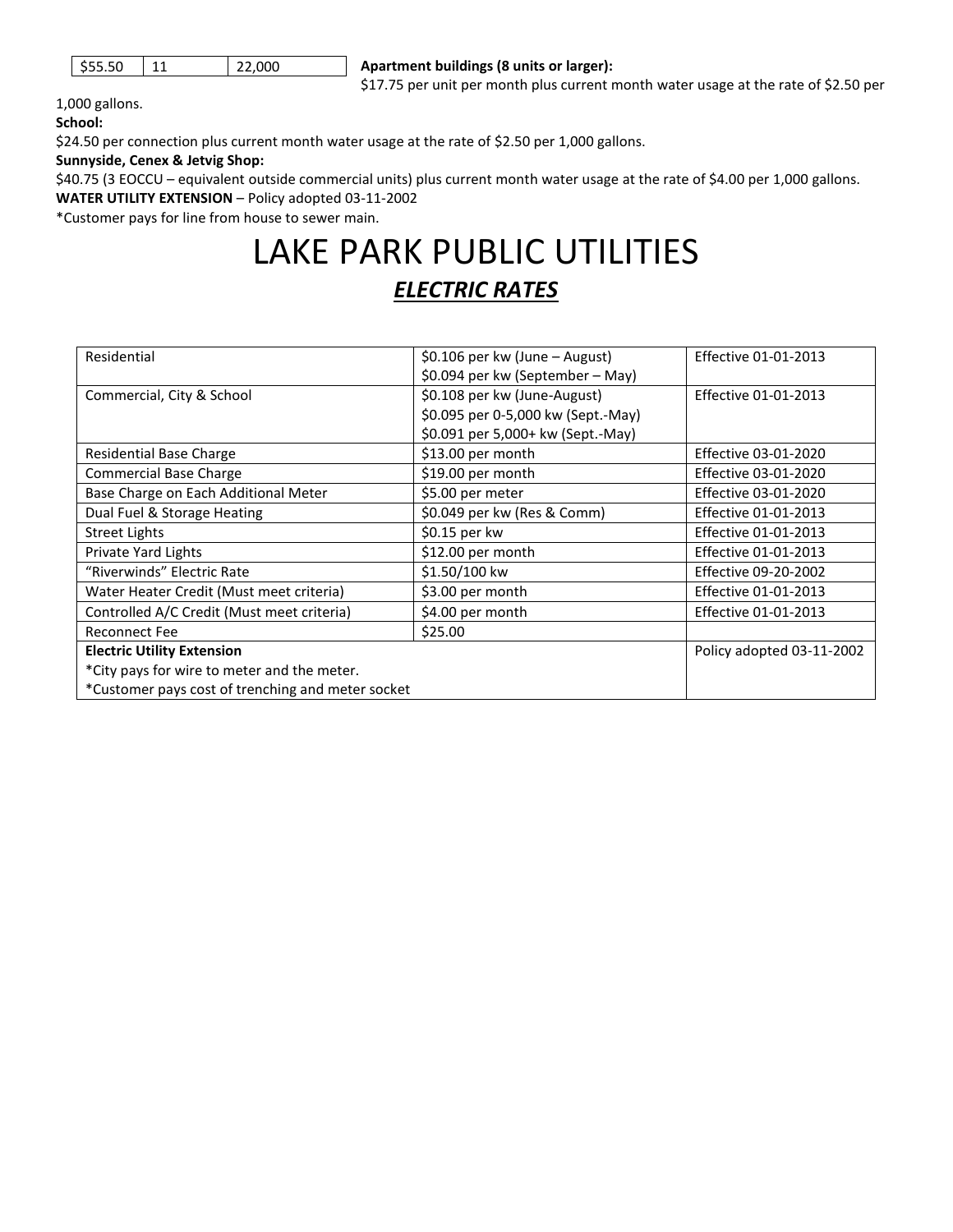# LAKE PARK PUBLIC UTILITIES *NATURAL GAS RATES*

| Residential, Commercial, Industrial,                                 | \$1.00 per 100 cubic feet |  | <b>Effective 05-01-2014</b> |
|----------------------------------------------------------------------|---------------------------|--|-----------------------------|
| City & School                                                        |                           |  |                             |
| <b>Base Charge - Residential</b>                                     | \$9.00 per month          |  | Effective 05-01-2014        |
| Base Charge - Commercial                                             | \$11.00 per month         |  | Effective 05-01-2014        |
| <b>Reconnect Fee</b>                                                 | \$30.00                   |  |                             |
| <b>Natural Gas Utility Extension</b>                                 |                           |  | Policy adopted              |
| *City provides labor and materials used from house to main (includes |                           |  | 03-11-2002                  |
| meter).                                                              |                           |  |                             |
| *Customer pays trenching and/or road boring costs and hook-up cost   |                           |  |                             |
| of \$100.                                                            |                           |  |                             |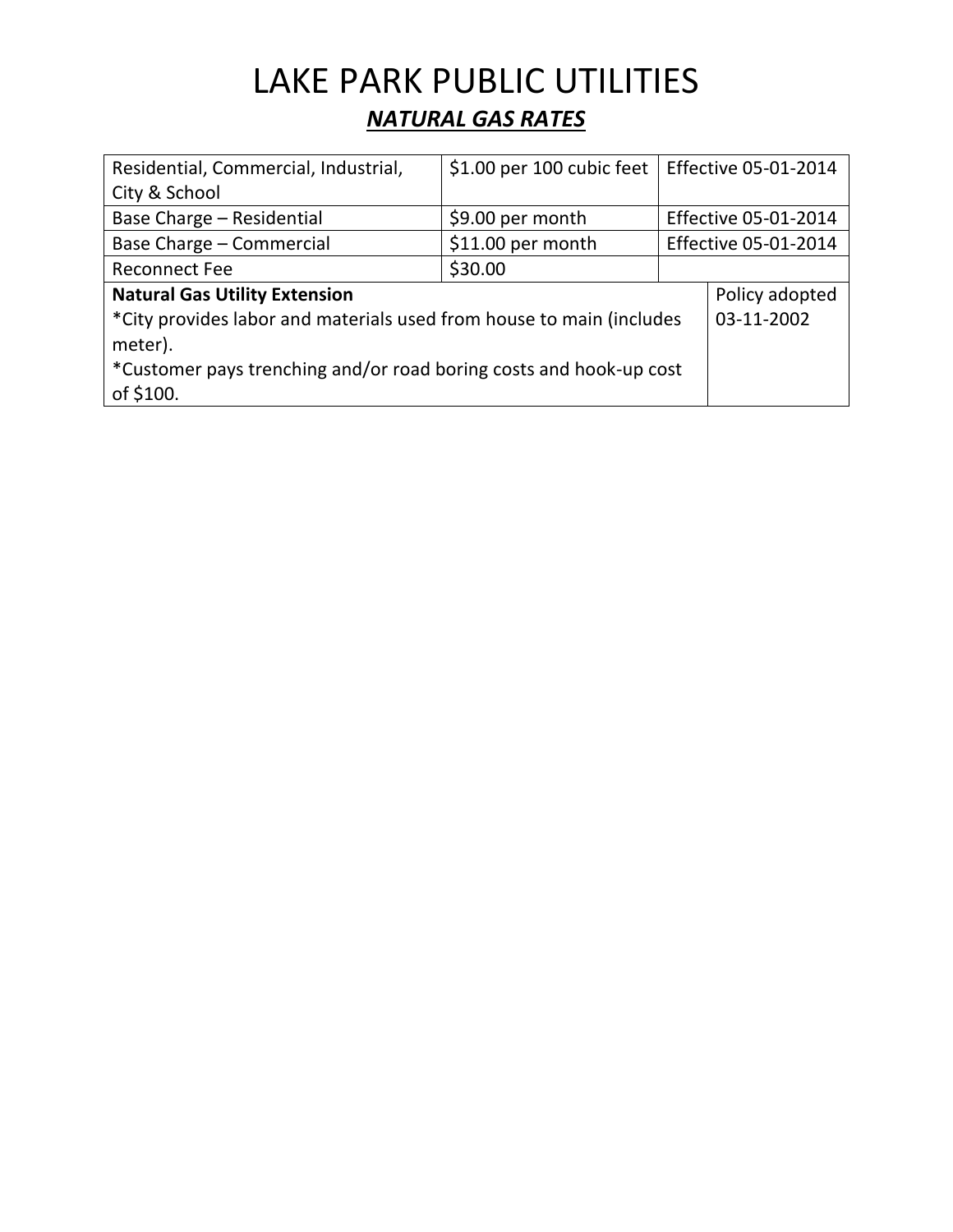# LAKE PARK PUBLIC UTILITIES *SEWER RATES*

**Residential, Commercial & School – Metered:** All rates effective 12-01-2020 \$29.50 plus current month water usage at the rate of \$4.00 per 1,000 gallons used.

#### **Residential & Commercial – Unmetered:** \$40.00 per month.

### **Apartment buildings (8 units or larger):**

\$25.00 per unit per month plus current month water usage at the rate of \$4.00 per 1,000 gallons.

### **Sunnyside, Cenex & Jetvig Shop:**

\$52.00 (3EOCCU – equivalent outside city commercial units) plus current month water usage at the rate of \$6.00 per 1,000 gallons.

### **Residential metered customers:**

10% reduction in sewer rates May-October. 17,000 gallons monthly cap year round.

### **SEWER UTILITY EXTENSION** – Policy adopter 03-11-2002

\*Customer pays for line from house to sewer main.